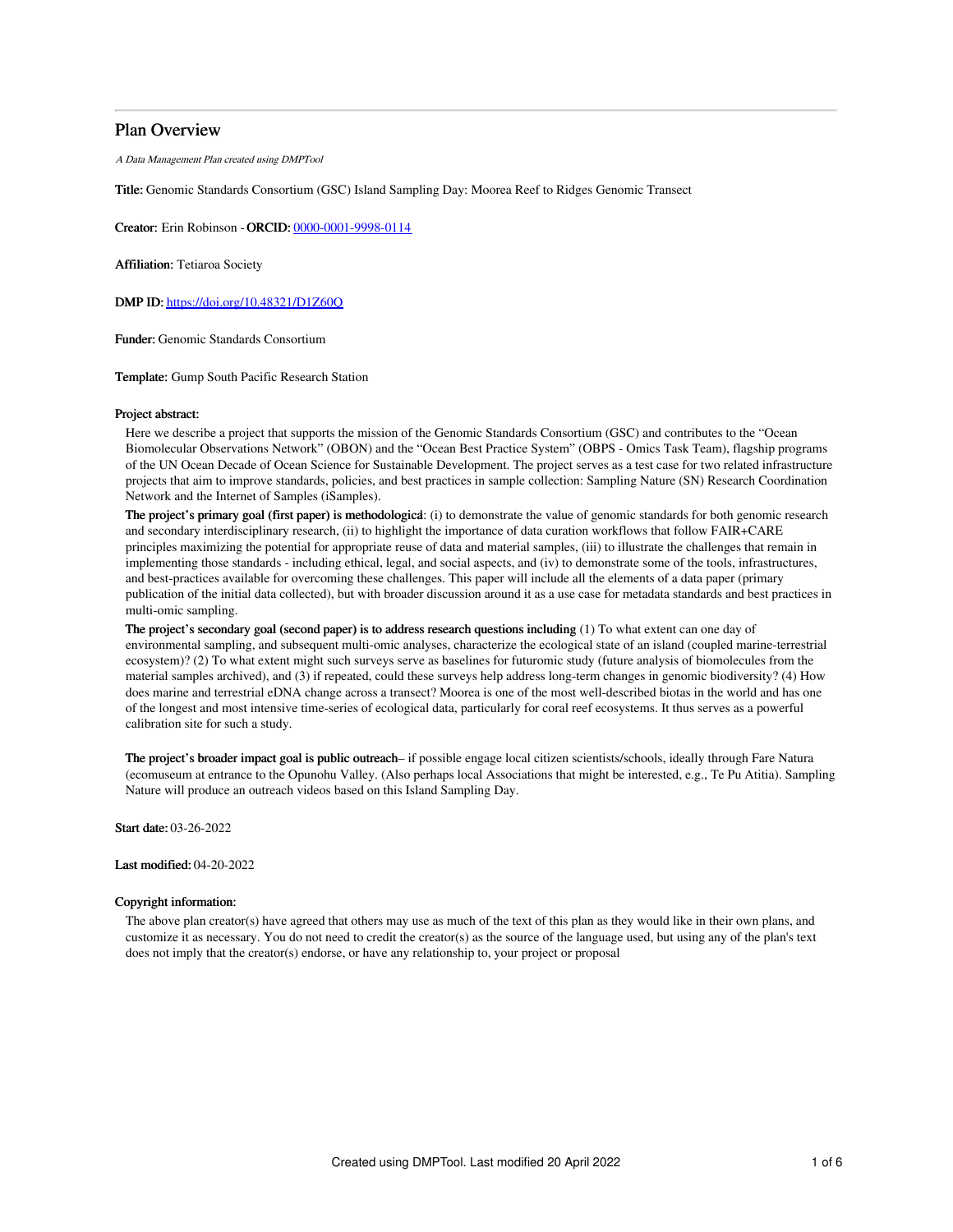# Genomic Standards Consortium (GSC) Island Sampling Day: Moorea Reef to Ridges Genomic **Transect**

## Methodology

### How will data be collected or produced?

We plan to sample a transect along an entire rivershed from the open ocean through the lagoon and bay up into the rivershed to the mountain ridges. We plan 20 stations across the ~8 km transect from -50m deep to 600 m. There will be 15 terrestrial stations from Ta'ahiamanu Beach (sea level, near the mouth of the bay) to the top of the main branch of the Opunohu River (600) and 5 marine stations spaced evenly from the mouth of the Opunohu River to the reef. All stations will sample aquatic environments in the water column (surface level for terrestrial stations and xx m below surface for marine stations) and, where accessible, the sediment below. For terrestrial stations, we will also sample soil (3 m from the bank of flowing streams or from the center in the case of seasonally dry streams). At terrestrial sites, we will collect 2 replicate 1 L water samples, 2 replicate 50 mL sediment samples, and 2 replicate 50 mL soil samples. Water samples will be filtered the same day, and only filters will be retained. In marine sites, 20 L of water will be filtered in situ and 2 replicate 50 mL sediment samples will be collected where possible. Field sampling metadata will be recorded using the GEOME platform. We will target two different environmental sample types:

- Soil and Sediment protocols
	- NEON [protocol](https://www.neonscience.org/data-collection/soils)
- Water Column protocols:
	- CRIOBE
	- $\bullet$  20L marine
	- o [OSD](https://www.microb3.eu/osd.html) protocol ([handbook](https://www.microb3.eu/sites/default/files/deliverables/MB3_D4_3_PU.pdf))  $\overline{\text{OSD 22}}$  $\overline{\text{OSD 22}}$  $\overline{\text{OSD 22}}$
	-

# Field Sampling

# Water column

Two sets of sample water will be collected, 20L of water for standard processing via sterivac and 1L for Innovaprep filtering. The 1L water samples will be collected from the stream starting at Belvedere Point on Mount [Tohivea](https://en.wikipedia.org/wiki/Mount_Tohivea) to the bay and in Opunohu Bay, collected aseptically using a 1 DNA-free bottles, sealed, and transported to the the Gump research station for sample concentration using sterivac and InnovaPrep hollow fiber concentrator pipet (CP). Final elution of sample from InnovaPrep will be performed using 1ml of the CP elution buffer. Five-20L water samples will be collected by CRIOBE researchers in Opunohu Bay, every 500 meters. Concentrated samples will be split to two 1.5ml screw capped tubes and stored at -20C until QC and DNA extraction. Negative controls will be processed simultaneously side by side with sample processing. Positive DNA controls will be spiked into a PBS prior to DNA extraction and library prep.

- Equipment and Supplies needed
	- Backpacks
	- <sup>o</sup> 1 liter DNA free bottles or whirl-paks
	- Gloves
	- o Innovaprep CP
	- 0.2 uM Innovaprep CP hollow fiber concentrator tips
	- CP elution buffer 1.5 mL Screw capped tubes
	-
	- Sharpies

Opunohu Bay soil, water and sediment samples will be collected in a 50 mL tube will be collected along the shoreline, at each of five sites along the same transect.

Aquatic sediment samples will be collected using a downstream to upstream orientation using 50 mL centrifuge tubes. Using new gloves for each sampling site, a 50 mL tube will be submerged in the middle of the stream below the area the water sample was collected at an inverted orientation until the opening of the tube penetrates the sediment to a depth of 10 cm. Using a downstream to upstream direction, the 50 mL tube is pushed as deep into the sediment as possible and scooped in an upstream motion to collect below base sediment. The tube is capped immediately.

Soil samples will be collected within 1m of the stream. Any leaf litter will be swept away by hand. The top 5-10 cm of soil will be removed.

Soil Samples will be collected using 70% ethanol sterilized metal scoops by aseptically scooping bank soil into 50 mL sterile DNA-free conical centrifuge tubes. Tubes will be capped and transported to the research station for -20 C storage until DNA extraction.

Equipment and Supplies :

- 80 50mL Falcon centrifuge tubes
- Gloves
- Flame sterilize metal spoons
- Sharpie
- $\bullet$  70% ethanol wipes
- Metal spoons
- Bags to carry supplies
- pH paper-Scott
- $\bullet$  50 1.5 ml tubes -Scott

#### Sample Processing on Moorea

The primary goal of sample processing onsite in Moorea is to preserve the materials for shipping to participating repositories (for long-term archiving) and participating labs (for immediate analyses).

#### Water columns: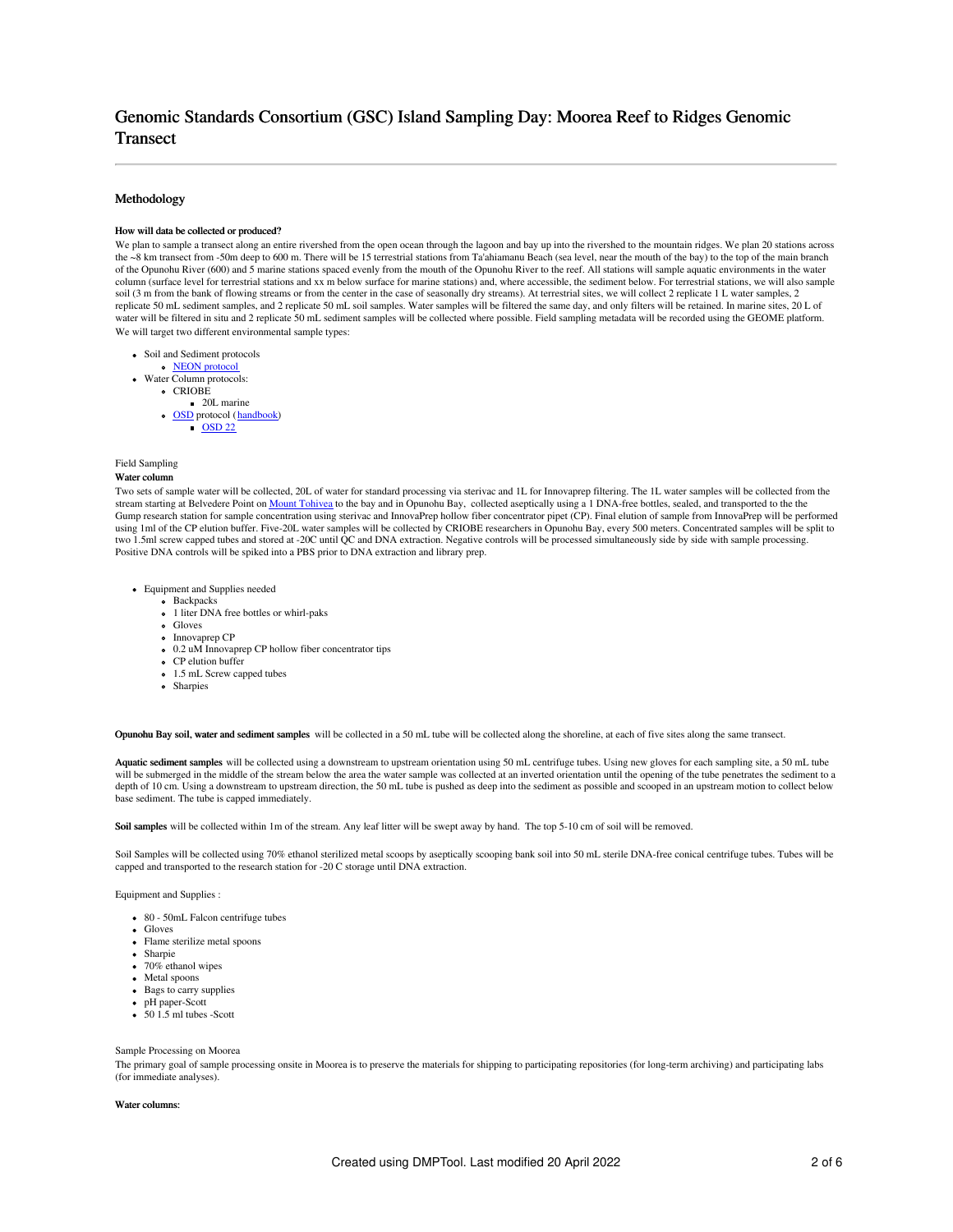#### Sterivex Innovaprep

Water samples concentrated by Innovaprep from up to 1L to 1ml for DNA extraction for a total of 20-40 water samples. Samples will be eluted using 1ml CP elution buffer and transferred to two 1.5 ml screw capped tubes using a P1000.

- Equipment and supplies needed
	- o Innovaprep CP
	- Innovaprep CP 0.2uM concentrating pipets CP elution Buffer
	- Pipette
	- $\cdot$  1.5 ml screw capped tubes

Soil:

Shipping / Export Material samples will be shipped in [insert protocols] Omic Analyses

DNA extraction and Quality Control will be performed from up to 500ul of sample (either concentrated further by centrifugation at 5000xg 10 min or direct extraction) by adjusting to a final concentration of 1X PBS and pretreating with 5ul of metapolyzyme at 35 C for 1-4hr and extracted using the manufacturers recommended procedures for the Qiagen Powersoil DNA extraction kit. QA/QC: Quantitation will be performed by Qubit spectrofluometer, purity by Nanodrop Spectrophotometer, and DNA size assessment using Agilent Bioanalyzer.

- Metapolyzyme
- Qiagen DNA Power Soil kit
- Qubit
- Nanopdrop
- Agilent Bioanlayzer 2100
- Pipets

#### Microbiome and Metagenomic Library synthesis:

Library Synthesis for Illumina, Genapsys, PacBio uwill be accomplished using the recommended library kits described by the sequencing platform. For Illumina, either the Lucigen NXSeq, Nextera, NEB, or Qiagen will be used. Special library synthesis will be selected for others as indicated. Library Synthesis for Oxford Nanopore will be accomplished using either RBK0004 (rapid transposase barcoding), NBD114 (Ligation barcoding), or RPB004 (Rapid PCR barcoding) depending on available input DNA.

Next Generation Sequencing will be performed on an Illumina MiSeq (or equivalent) as well Oxford Nanopore, (MK1C, GridIonX5, PromethIon) PacBio, and/or Genapsys depending on interest. Nutrient Analyses

Water column

## Access, Data Sharing and Reuse

Will you require an embargo period prior to making your data available? If requested, an embargo period may be granted for up to [1 year] after the end date of the Project as specified in its Data Management Plan.

 $\bullet$  No

#### Do you agree to share all data under the CC-0 license?

Yes

Will your project include the collection of material samples? For example, archeological, geochemical (geosamples), and biological (biosamples) materials.

Yes

Samples will include biologic and geosamples

### Please describe standards you will utilize to register sampling events, apply unique identifiers, implement relevant

metadata standards, and track derived material samples, data, and outputs.

Metadata describing the sampling site, collected sample and environmental parameters will be recorded on prepared metadata recording sheets, provided to each sampling group. The metadata terms, from the Genomic Standards Consortium's [\(www.gensc.org](http://www.gensc.org)) MIxS minimal information metadata standard [\(https://www.ncbi.nlm.nih.gov/biosample/docs/packages/MIMARKS.survey.soil.5.0/](https://www.ncbi.nlm.nih.gov/biosample/docs/packages/MIMARKS.survey.soil.5.0/)). Chemical analysis of soil samples and DNA extraction metadata will be recorded in the metadata recording sheets.

## What are the further intended and/or foreseeable research uses for the completed dataset(s)?

The completed datasets of soil, sediment and concentrated water samples will be stored for the analysis of organismal environmental DNA (eDNA) and microbial DNA found in the terrestrial and aquatic environments, for identifying the predominant species and assessing the variability of organisms along the transect and between the soil, sediment and water environments.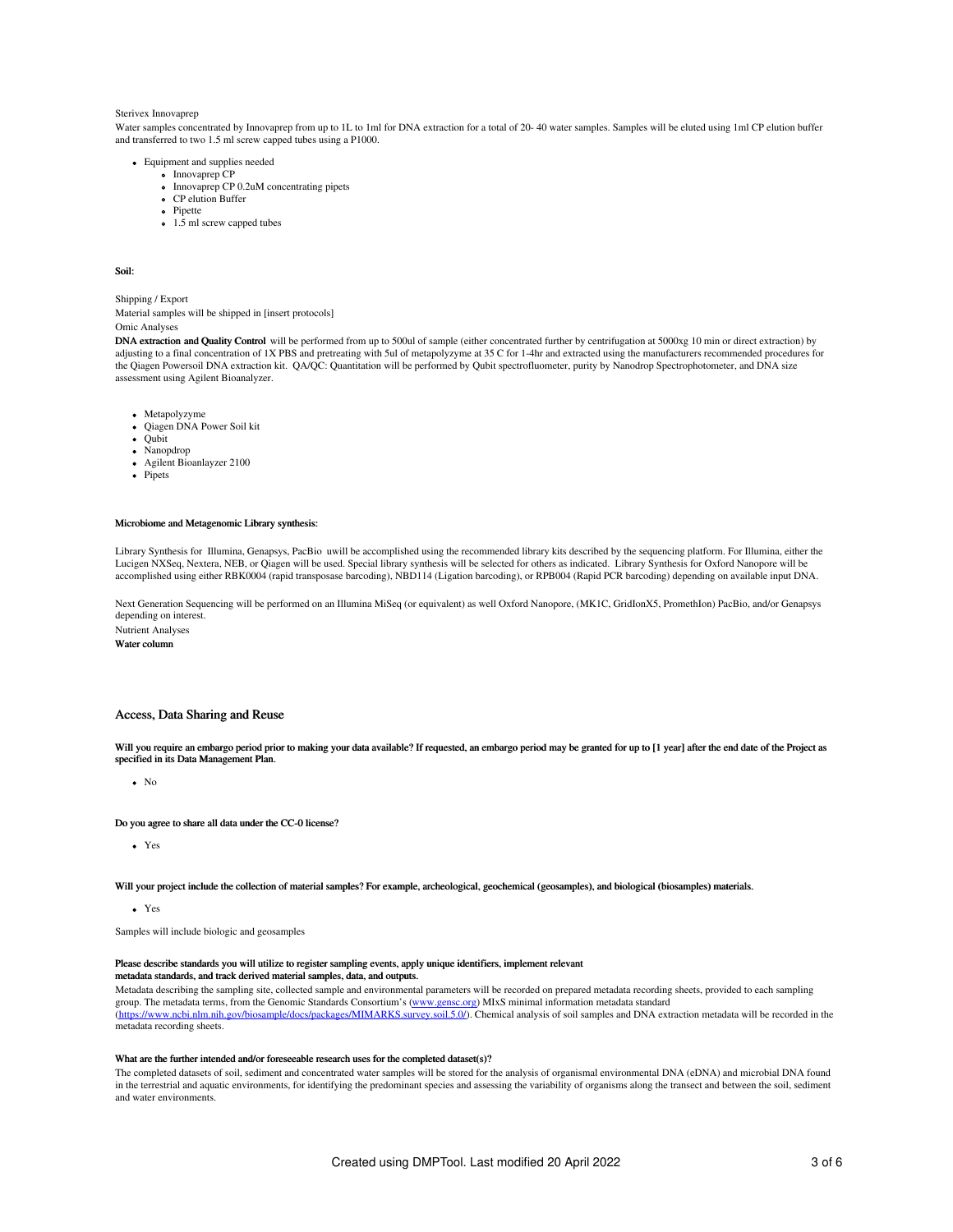#### State any expected difficulties in data sharing, along with causes and possible measures to overcome these difficulties.

Question not answered.

# Documentation and Metadata

## What documentation and metadata will accompany the data?

The recorded metadata will include geographic location, lat/long, collection date/time, the type of site (water - river, water - ocean; sediment - river; sediment - ocean, soil - by<br>river), sampling depth in the water, pH,

# Ethics and Intellectual Property

How will you manage copyright and Intellectual Property Rights (IP/IPR) issues? Demonstrate that you have sought advice on and addressed all copyright and rights management issues that apply to the resource.

Question not answered.

How will you handle sensitive data? Make explicit mention of consent, confidentiality, anonymization, and other ethical considerations, where appropriate.

# Question not answered.

Are any restrictions on data sharing required – for example, to safeguard research participants or to gain appropriate intellectual property protection?

# $\bullet$  No

Describe restrictions on data sharing required due to privacy or IP protection.

Question not answered.

# Selection and Preservation

Which data are of long-term value and should be retained, shared, and/or preserved? All data is of long-term value and will be retained, shared and preserved.

# What is the long-term preservation plan for the dataset?

Genomic sequence data will be preserved in INSDC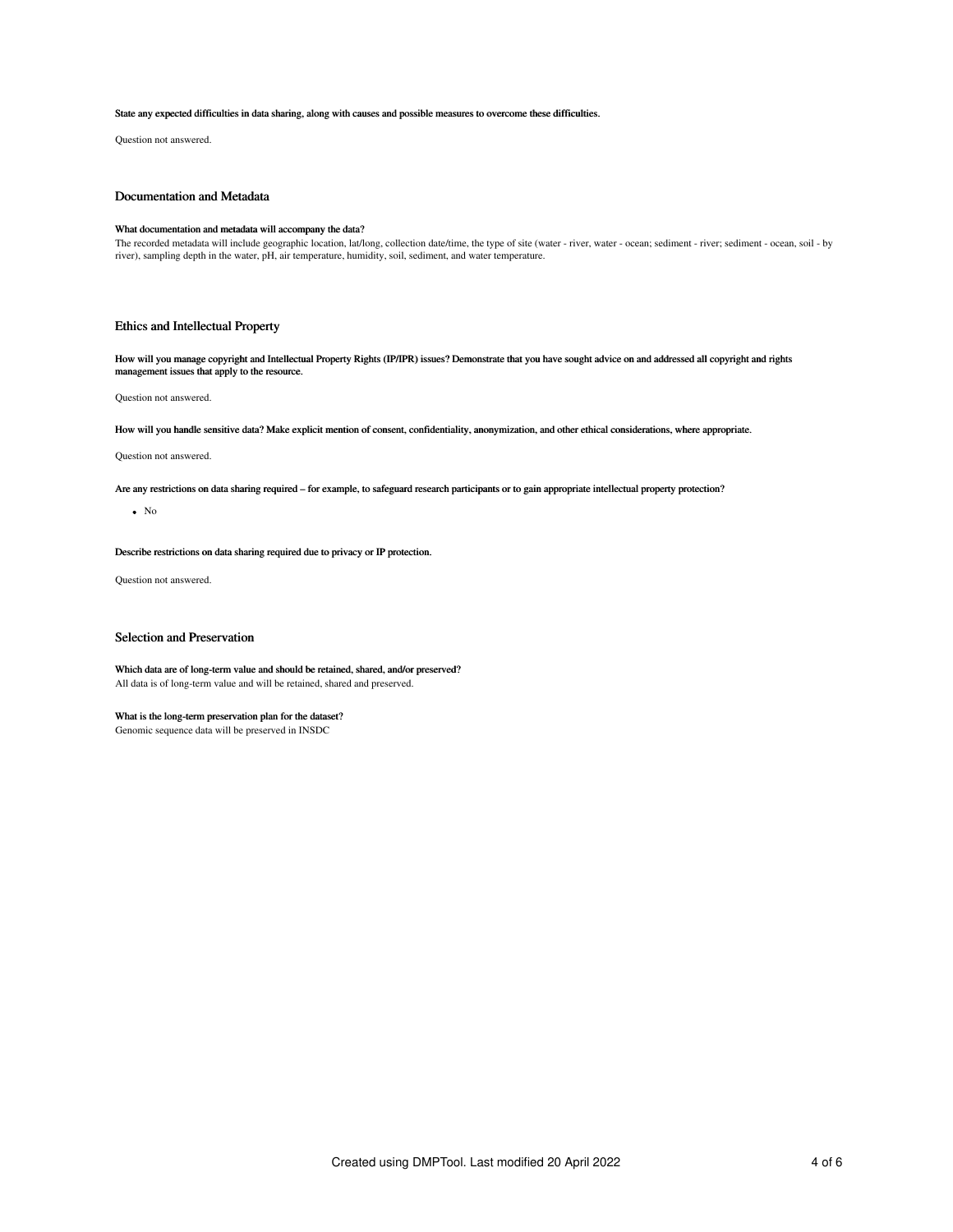# Planned Research Outputs

# Dataset - "Genetic sequences from soil, sediment and concentrated water samples "

Organismal environmental DNA (eDNA) and microbial DNA found in the terrestrial and aquatic environments extracted from physical samples. These sequences will be used for identifying the predominant species and assessing the variability of organisms along the transect and between the soil, sediment and water environments. Planned to be stored in https://www.insdc.org/

# Physical object - "Material Sample "

This project will produce a set of material samples of sediment, soil, and filters from water samples. All samples will be shipped to the U.S. under an APHIS permit held by Scott Tighe.

Samples will include water - river, water - ocean; sediment - river; sediment - ocean, soil - by river.

Sample IDs: unique IDs assigned for each sampling site, recorded on metadata spreadsheet and on the sampling tubes ISD2-Site#-Sample#

# Scientific Papers - "Scientific Papers"

**The project's primary goal and first paper is methodologica** l: (i) to demonstrate the value of genomic standards for both genomic research and secondary interdisciplinary research, (ii) to highlight the importance of dat

# Planned research output details

| Title                                                         | Type               | Anticipated<br>release date | Initial<br>access<br>level | Intended<br>repository(ies)              | Anticipated<br>file size | License                                                     | Metadata standard(s)                                           | May contain<br>sensitive<br>data? | May<br>contain<br>PII? |
|---------------------------------------------------------------|--------------------|-----------------------------|----------------------------|------------------------------------------|--------------------------|-------------------------------------------------------------|----------------------------------------------------------------|-----------------------------------|------------------------|
| Genetic sequences from soil, Dataset<br>sediment and concentr |                    | Unspecified Open            |                            | Genomic<br>Observatories<br>MetaDatabase |                          | <b>Creative Commons</b><br>Attribution 4.0<br>International | Minimum Information about $N_0$<br>any $(x)$ Sequence $(MIxS)$ |                                   | No                     |
| <b>Material Sample</b>                                        | Physical<br>object | Unspecified Open            |                            | None specified                           |                          | <b>Creative Commons</b><br>Attribution 4.0<br>International | None specified                                                 | No                                | No                     |
| <b>Scientific Papers</b>                                      | Papers             | Scientific Unspecified Open |                            | None specified                           |                          | None specified                                              | None specified                                                 | No                                | No                     |